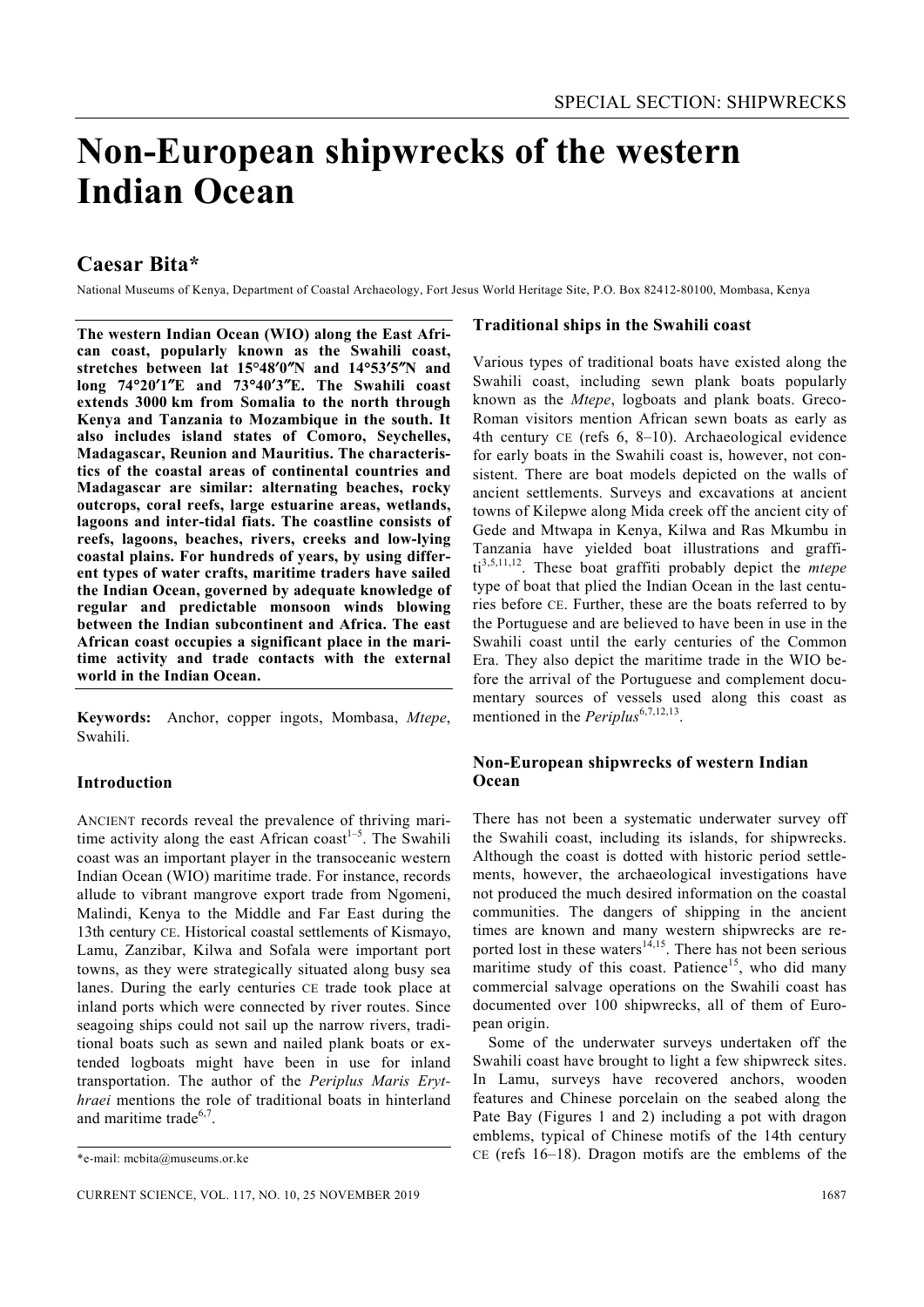# SPECIAL SECTION: SHIPWRECKS

Chinese Ming Dynasty emperors. During the Ming dynasty, the Chinese are known to have launched maritime missions to African countries<sup>3,19</sup>. During one of these voyages to East Africa one of the Chinese junks sank near Pate Island.

 Maritime surveys in Malindi have documented several sites that are yet to be confirmed as shipwrecks. These include a 14th–15th century CE wooden shipwreck containing Chinese and Indian pottery off Leopard Bay reef<sup>15,18</sup>. An object rising about 100 feet (30.48 m) from the sea floor has been called 'Mambrui lump'. This



**Figure 1.** Shipwreck sites in Lamu with anchor and pottery scatter<sup>18</sup>.



**Figure 2.** Shipwreck sites in Kenya with anchor and pottery scatter<sup>18</sup>.



**Figure 3.** The Ngomeni shipwreck site $2^{1}$ .

feature has been sighted by several sailors who have noticed unusual structures in the seabed of Ungwana Bay<sup>20</sup>. Further, a 15th century CE shipwreck in Ngomeni, 30 km north of Malindi town has produced huge amounts of Islamic and Far Eastern wares dating to 13–15th century CE (ref. 21). However, presence of copper ingots with a visible trident seal similar to the Fugger family crest has raised doubts as to whether this was an Arabic or Portuguese vessel (Figure 3). The Fugger was a prominent merchant and banking family from Germany. Together with others such as the Welser family, the Fuggers are known to have supplied merchandise that formed part of the commercial artery of the Portuguese crown<sup>22</sup>.

 Maritime surveys in Mombasa have documented an array of shipwreck sites (Figure 4). A collaborative geophysical survey of Mombasa Island revealed numerous underwater sites, some of which may be shipwrecks<sup>23–26</sup>. Further, underwater surveys in 2008 at the channel



**Figure 4.** Underwater sites around Mombasa Island and a shipwreck embedded in concretion found near the site where stone anchors were found $26,3$ .

1688 CURRENT SCIENCE, VOL. 117, NO. 10, 25 NOVEMBER 2019